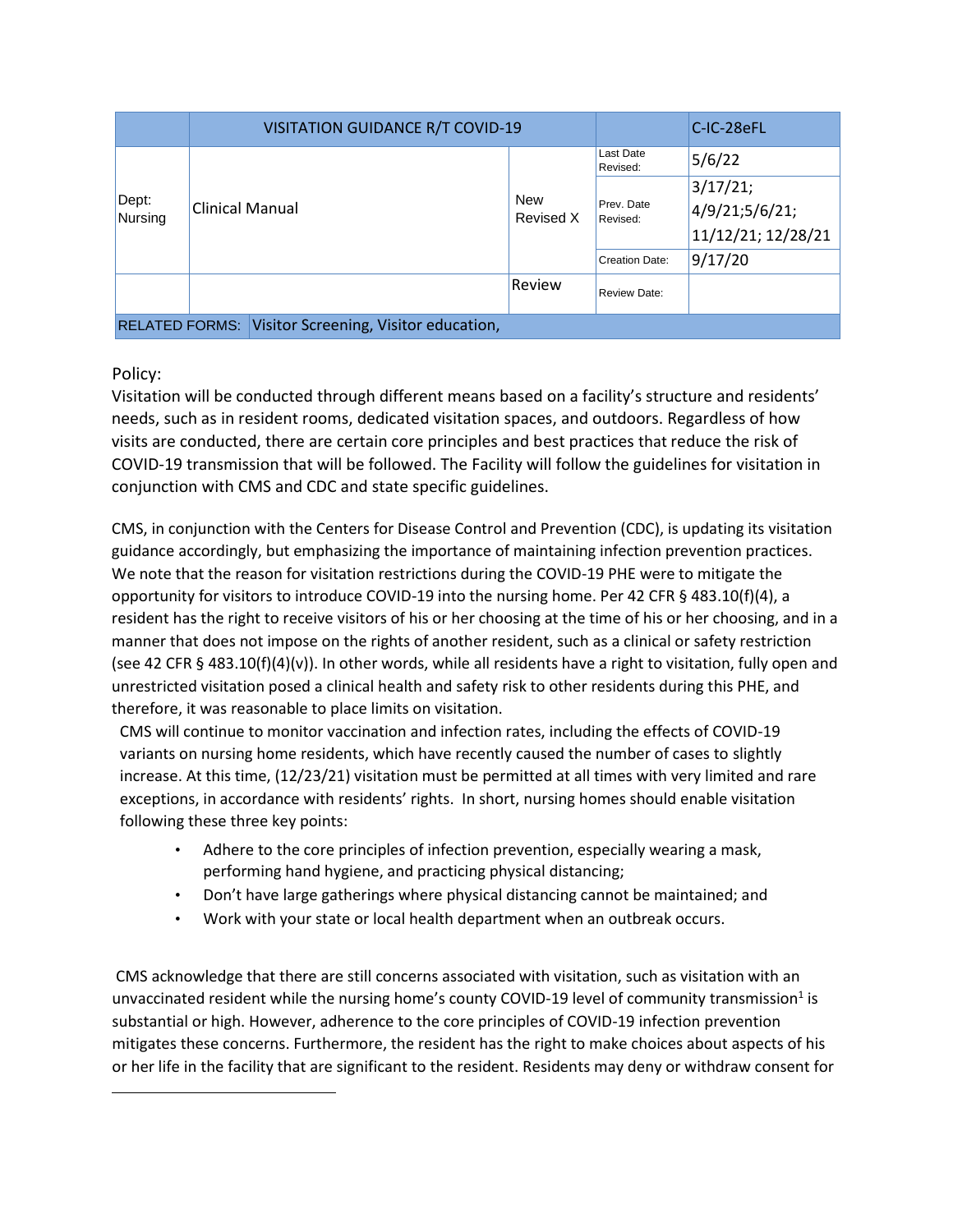a visit at any time. Therefore, if a visitor, resident, or their representative is aware of the risks associated with visitation, and the visit occurs in a manner that does not place other residents at risk (e.g., in the resident's room), the resident must be allowed to receive visitors as he/she chooses.

## Procedure:

## Core Principles of COVID-19 Infection Prevention

- Visitors who have a positive viral test for COVID-19, symptoms of COVID-19, or currently meet the criteria fo[r](https://www.cdc.gov/coronavirus/2019-ncov/if-you-are-sick/quarantine.html) [quarantine,](https://www.cdc.gov/coronavirus/2019-ncov/if-you-are-sick/quarantine.html) should not enter the facility. Facilities should screen all who enter for these visitation exclusions.
- [Hand hygiene](https://www.cdc.gov/handhygiene/pdfs/Provider-Factsheet-508.pdf) [\(u](https://www.cdc.gov/handhygiene/pdfs/Provider-Factsheet-508.pdf)se of alcohol-based hand rub is preferred)
- Face covering or mask (covering mouth and nose)
- Physical distancing at least six feet between persons
- Instructional signage throughout the facility and proper visitor education on COVID19 signs and symptoms, infection control precautions, other applicable facility practices (e.g., use of face covering or mask, specified entries, exits and routes to designated areas, hand hygiene)
- Cleaning and disinfecting high-frequency touched surfaces in the facility often, and designated visitation areas after each visit
- Appropriate staff use o[f Personal Protective Equipment \(PPE\)](https://www.cdc.gov/coronavirus/2019-ncov/hcp/using-ppe.html)
- Effective cohorting of residents (e.g., separate areas dedicated to COVID-19 care)
- Resident and staff testing conducted as required based on CDC/CMS/State DOH/Local DOH requirements

These core principles are consistent with the Centers for Disease Control and Prevention [\(CDC\)](https://www.cdc.gov/coronavirus/2019-ncov/hcp/long-term-care.html?CDC_AA_refVal=https%3A%2F%2Fwww.cdc.gov%2Fcoronavirus%2F2019-ncov%2Fhealthcare-facilities%2Fprevent-spread-in-long-term-care-facilities.html) [guidance](https://www.cdc.gov/coronavirus/2019-ncov/hcp/long-term-care.html?CDC_AA_refVal=https%3A%2F%2Fwww.cdc.gov%2Fcoronavirus%2F2019-ncov%2Fhealthcare-facilities%2Fprevent-spread-in-long-term-care-facilities.html) [fo](https://www.cdc.gov/coronavirus/2019-ncov/hcp/long-term-care.html?CDC_AA_refVal=https%3A%2F%2Fwww.cdc.gov%2Fcoronavirus%2F2019-ncov%2Fhealthcare-facilities%2Fprevent-spread-in-long-term-care-facilities.html)r nursing homes, and should be adhered to at all times. Additionally, visitation should be person-centered, consider the residents' physical, mental, and psychosocial well-being, and support their quality of life. The risk of transmission can be further reduced through the use of physical barriers (e.g., clear Plexiglass dividers, curtains). Also, nursing homes should enable visits to be conducted with an adequate degree of privacy. Visitors who are unable to adhere to the core principles of COVID-19 infection prevention should not be permitted to visit or should be asked to leave. By following a person-centered approach and adhering to these core principles, visitation can occur safely based on the below guidance.

### Outdoor Visitation

While taking a person-centered approach and adhering to the core principles of COVID-19 infection prevention, outdoor visitation is preferred *when the resident and/or visitor are not fully vaccinated against COVID-19*. Outdoor visits generally pose a lower risk of transmission due to increased space and airflow. Therefore, visits should be held outdoors whenever practicable. However, weather considerations (e.g., inclement weather, excessively hot or cold temperatures, and poor air quality) or an individual resident's health status (e.g., medical condition(s), COVID-19 status) may hinder outdoor visits*.* For outdoor visits, facilities should create accessible and safe outdoor spaces for visitation, such as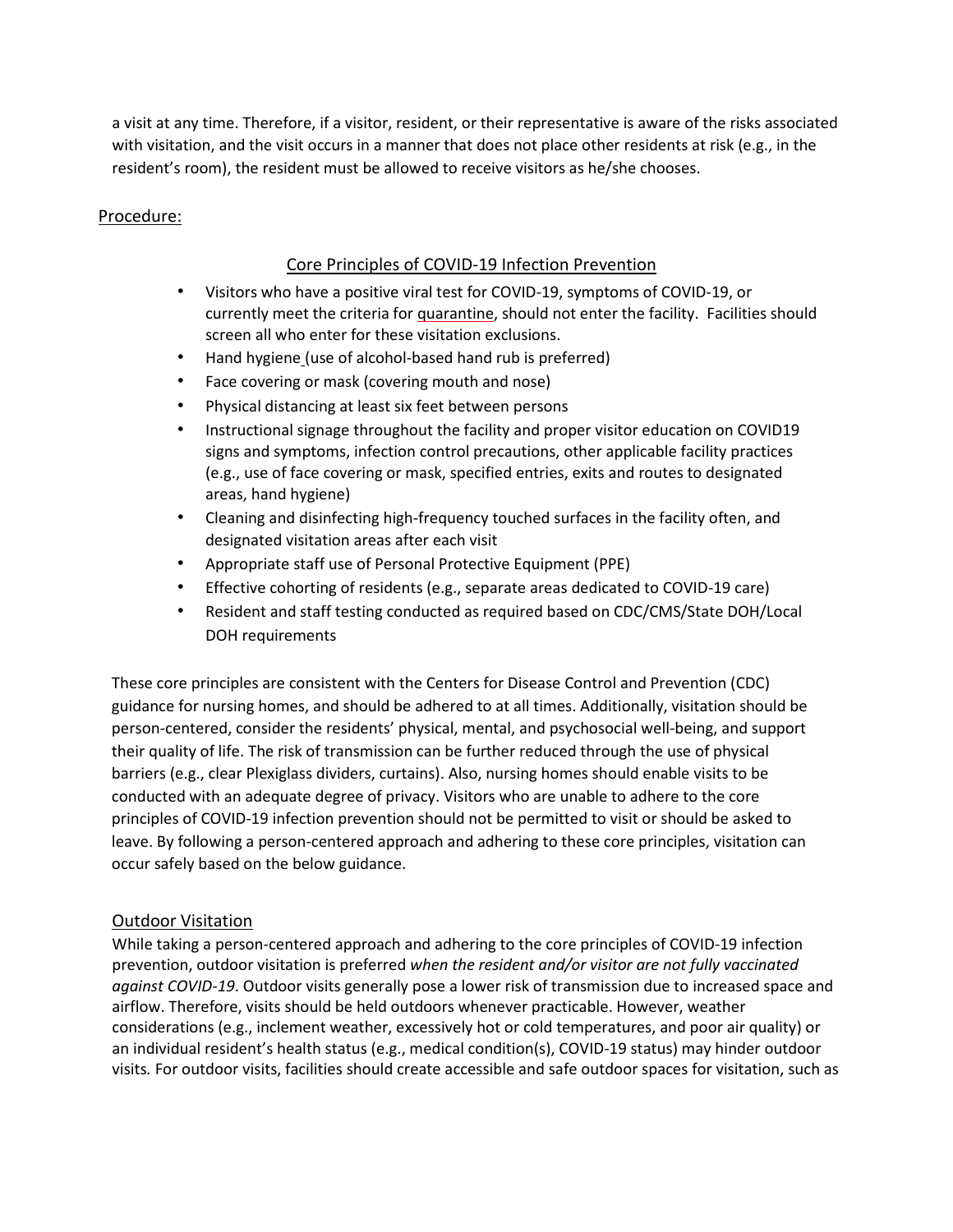in courtyards, patios, or parking lots, including the use of tents, if available. When conducting outdoor visitation, all appropriate infection control and prevention practices should be adhered to.

*\* Note: Fully vaccinated refers to a person who is ≥ 2 weeks following receipt of the second dose in a 2 dose series, or ≥ 2 weeks following receipt of one dose of a single-dose vaccine per the CDC recommended guidelines.*

#### Indoor Visitation

Facility must allow indoor visitation at all times and for all residents as permitted under the regulations. While previously acceptable during the PHE, the facility can no longer limit the frequency and length of visits for residents, the number of visitors, or require advance scheduling of visits.

Although there is no limit on the number of visitors that a resident can have at one time, visits should be conducted in a manner that adheres to the core principles of COVID-19 infection prevention and does not increase risk to other residents. The Facility should ensure that physical distancing can still be maintained during peak times of visitation (e.g., lunch time, after business hours, etc.). Also, the facility should avoid large gatherings (e.g., parties, events) where large numbers of visitors are in the same space at the same time and physical distancing cannot be maintained. During indoor visitation, the Facility should limit visitor movement in the facility. For example, visitors should not walk around different halls of the facility. Rather, they should go directly to the resident's room or designated visitation area. The Facility may contact their local health authorities for guidance or direction on how to structure their visitation to reduce the risk of COVID-19 transmission.

If a resident's roommate is unvaccinated or immunocompromised (regardless of vaccination status), visits should not be conducted in the resident's room, if possible. For situations where there is a roommate and the health status of the resident prevents leaving the room, the facility should attempt to enable in-room visitation while adhering to the core principles of infection prevention.

Visitors, regardless of vaccination status, must wear face coverings or masks and physically distance from other residents and staff when in a communal area in the facility. If the nursing home's county COVID-19 community level of transmission is substantial or high, all residents and visitors, regardless of vaccination status, should wear face coverings or masks and physically distance, at all times. In areas of low to moderate transmission, the safest practice is for residents and visitors to wear face coverings or masks and physically distance, particularly if either of them is at increased risk fo[r severe disease](https://www.cdc.gov/coronavirus/2019-ncov/need-extra-precautions/people-with-medical-conditions.html) or are unvaccinated. If the resident and all their visitor(s) are fully vaccinated and the resident is not moderately or severely immunocompromised, they may choose not to wear face coverings or masks and to have physical contact. Visitors should wear face coverings or masks when around other residents or healthcare personnel, regardless of vaccination status.

While not recommended, residents who are on transmission-based precautions (TBP) or quarantine can still receive visitors. In these cases, visits should occur in the resident's room and the resident should wear a well-fitting facemask (if tolerated). Before visiting residents, who are on TBP or quarantine, visitors should be made aware of the potential risk of visiting and precautions necessary in order to visit the resident. Visitors should adhere to the core principles of infection prevention. The Facility may offer well-fitting facemasks or other appropriate PPE, if available; however, are not required to provide PPE for visitors.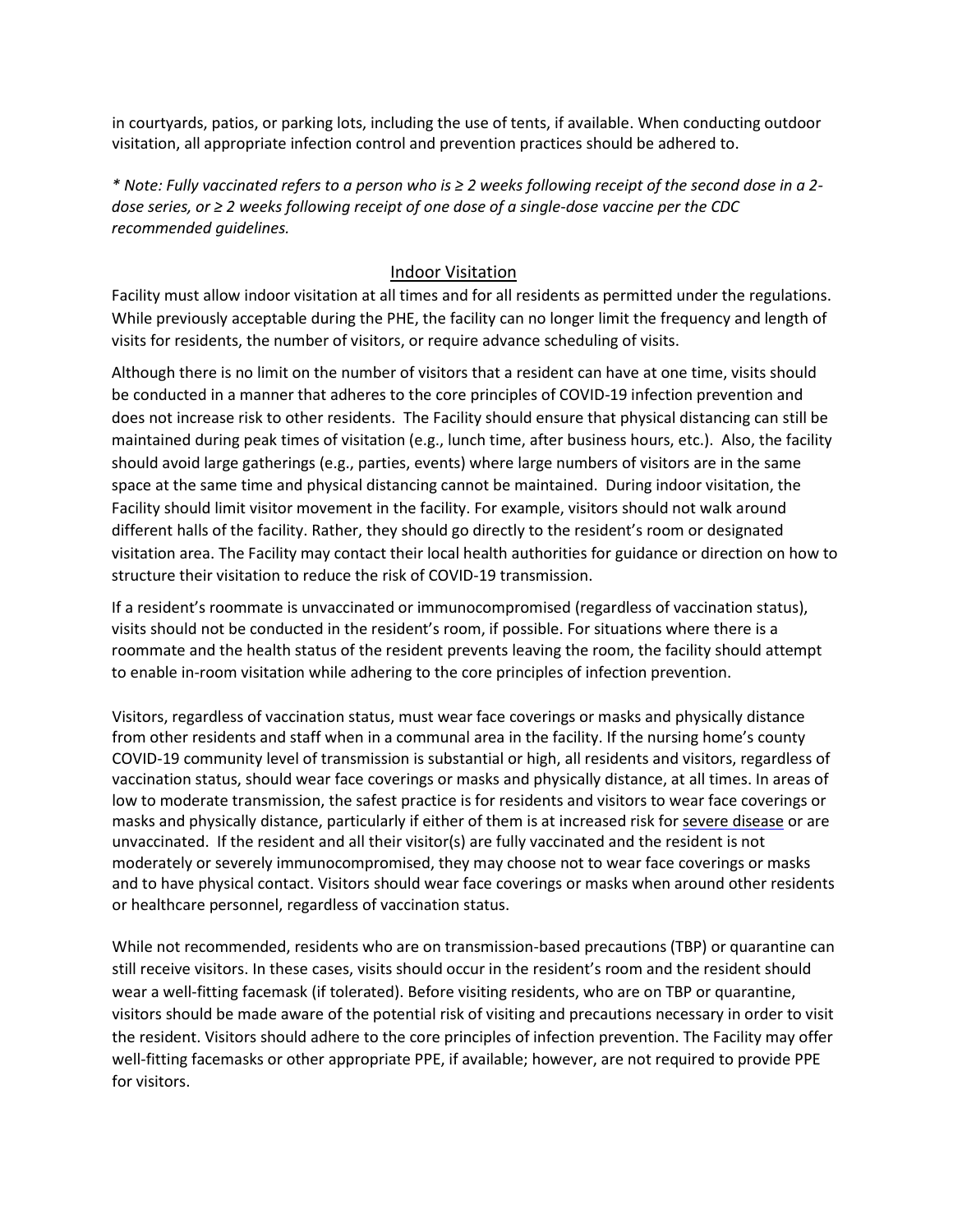NOTE: CMS and CDC continue to recommend the facility, residents, and families adhere to the core principles of COVID-19 infection. This continues to be the safest way to prevent the spread of COVID-19, particularly if either party has not been fully vaccinated. However, we acknowledge the toll that separation and isolation has taken. We also acknowledge that there is no substitute for physical contact, such as the warm embrace between a resident and their loved one. Therefore, if the resident is fully vaccinated, they can choose to have close contact (including touch) with their visitor in accordance with the CDC's recommendations. Unvaccinated residents may also choose to have physical touch based on their preferences and needs, such as with support persons for individuals with disabilities and visitors participating in certain religious practices, including in end-of-life situations. In these situations, unvaccinated residents (or their representative) and their visitors should be advised of the risks of physical contact prior to the visit. Visitors should also physically distance from other residents and staff in the facility.

### Indoor Visitation during an Outbreak Investigation

An outbreak investigation is initiated when a new [nursing home onset](https://www.cdc.gov/coronavirus/2019-ncov/hcp/long-term-care.html) of COVID-19 occurs (i.e., a new COVID-19 case among residents or staff). To swiftly detect cases, the facility should adhere to CMS regulations and guidance for COVID-19 testing, including routine unvaccinated staff testing, testing of individuals with symptoms, and outbreak testing.

When a new case of COVID-19 among residents or staff is identified, a facility should immediately begin outbreak testing in accordance with CMS and CDC guidelines.

While it is safer for visitors not to enter the facility during an outbreak investigation, visitors must still be allowed in the facility. Visitors should be made aware of the potential risk of visiting during an outbreak investigation and adhere to the core principles of infection prevention. If residents or their representative would like to have a visit during an outbreak investigation, they should wear face coverings or masks during visits, regardless of vaccination status, and visits should ideally occur in the resident's room. The facility may contact their local health authorities for guidance or direction on how to structure their visitation to reduce the risk of COVID-19 transmission during an outbreak investigation.

# Visitor Testing and Vaccination

CMS strongly encourages all visitors to become vaccinated and the facility should educate and also encourage visitors to become vaccinated. Visitor testing and vaccination can help prevent the spread of COVID-19 and the facility may ask about a visitors' vaccination status, however, visitors are not required to be tested or vaccinated (or show proof of such) as a condition of visitation. If the visitor declines to disclose their vaccination status, the visitor should wear a face covering or mask at all times. This also applies to representatives of the Office of the State Long-Term Care Ombudsman and protection and advocacy systems, as described below.

# Compassionate Care Visits

Compassionate care visits are allowed at all times. Previously during the PHE, there were some scenarios where residents should only have compassionate care visits. However, visitation is now allowed at all times for all residents, in accordance with CMS regulations. Therefore, we believe there are few scenarios when visitation should be limited only to compassionate care visits. In the